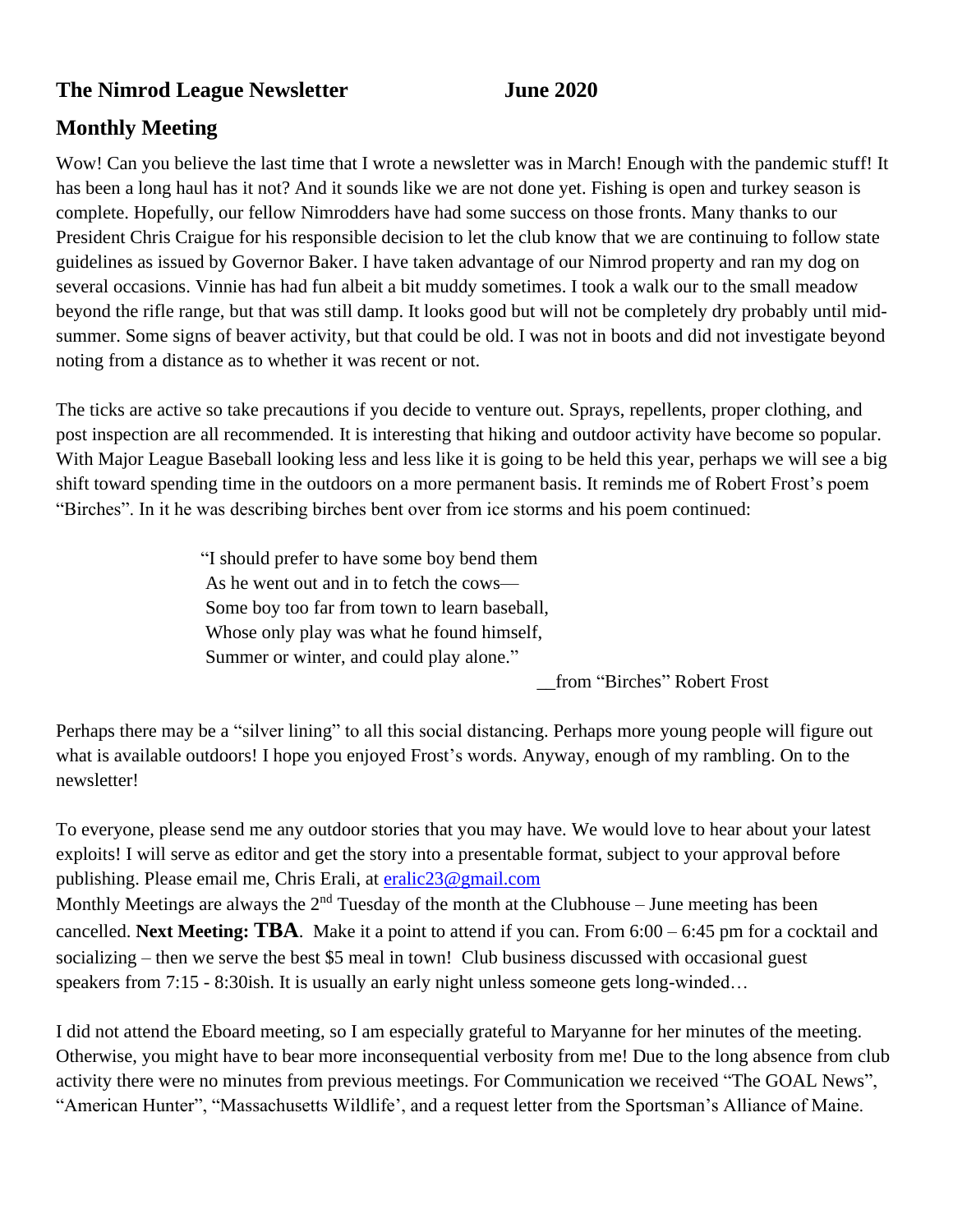Our finances are all in order and despite a rather volatile period in the stock market our investments look satisfactory as well. Thank you to Pat Orrell for that bit of important news.

### **Speakers**

Please let us know if you have a suggestion for a speaker at a future meeting.

#### **Monthly Safety Tip and Topic for Discussion:**

The safety tip was passed over at the Eboard meeting and last year's June safety tip had to do with ticks. I have already mentioned the bugs so I checked June 2018. That one was to only use paper targets at the rifle range. Since we just received an email from our Range committee I will make an executive decision and repeat the summary here.

Please Observe the Following When Using the Rifle Pistol Range:

THERE IS NO TRASH SERVICE AT THE RANGE - HAUL IT OUT!

- Users MUST haul out ALL of your trash. This includes spent targets, shotgun hulls, and any other trash.
- Only brass cases may be left in the buckets. Please haul out and discard your spent steel cases.
- You may dump your range trash in the big green dumpster by the main gate when leaving the facilities.

PLEASE MAINTAIN PROPER SOCIAL DISTANCING ETC AS REQUIRED

• It's up to us to preserve the safety of our fellow members.

APPROVED TARGETS ONLY!

- Nimrod only allows paper targets. NO STEEL TARGETS / PLATES
- Please place targets so that all shots impact a berm.
- Clays may be placed on the berms for plinking, but DO NOT place them on target frame holders NOR the poles that protect the frame holders.
- Please help to preserve the target frames by placing targets in center of backer.
- If you are shooting the wood frames, you are doing it wrong. Move the target closer or slow down.

THANK YOU AND BE WELL!

## **Trap:**

We were lacking someone to run Trap at the time of the meeting. Since that time, Adam Goodband and his wife Etta have joined forces with Paul Fraser and Dave Fillow to get this going again on JUNE 11th with hours being 4-9 PM. It was a rainy night so there may have been a slight delay. We also would need to have hand sanitizer, ask for exact change, etc. See below for more specifics. There was some discussion on trap at the board meeting. We have been looking for a Trap Chairman for several years. One thought was to go to a weekend day to get better numbers. However other clubs are on weekends which is why we have been on Thursday nights. With so many people away on weekends, the club tries to accommodate those interested with a better time slot.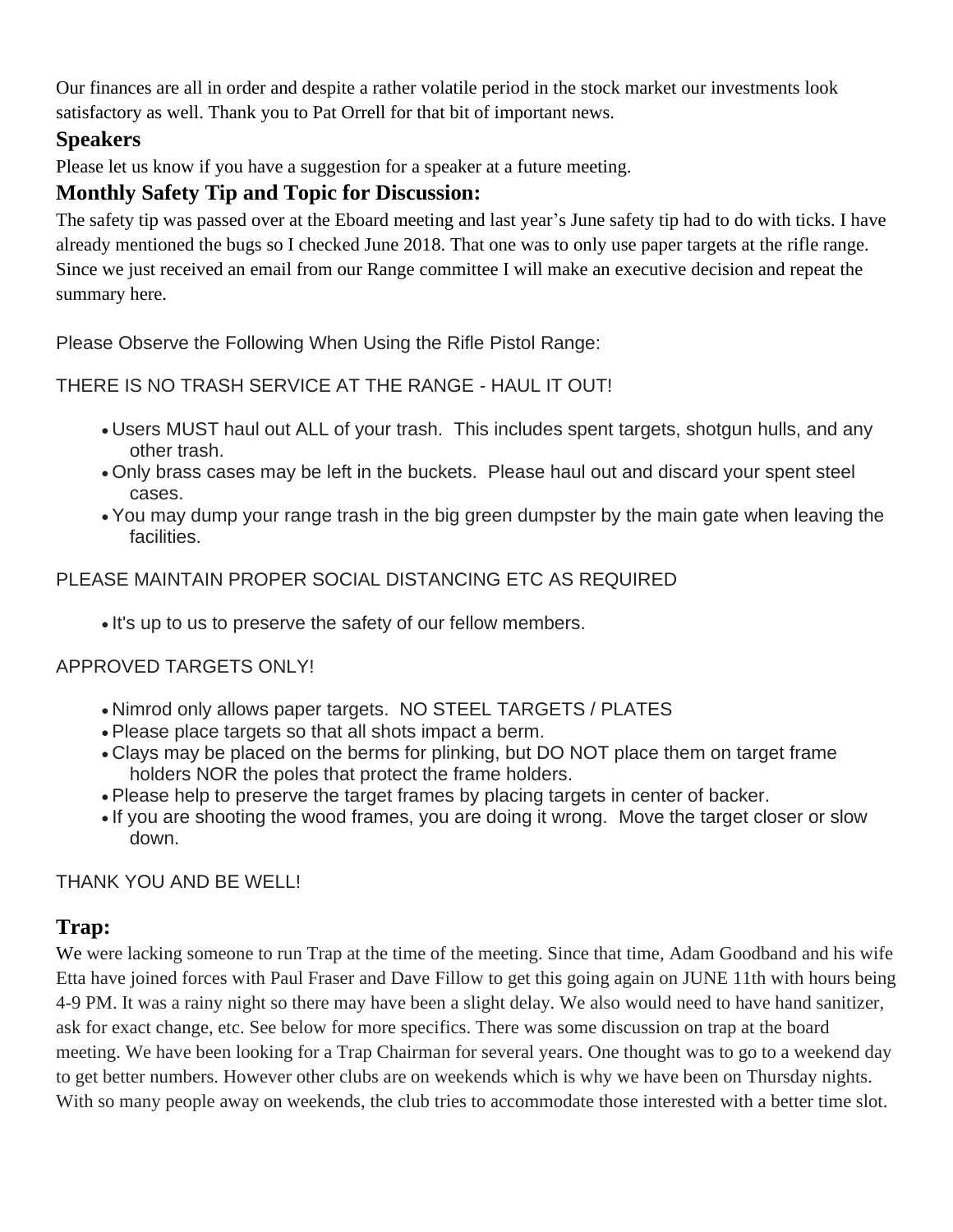As I write this newsletter I am sure that our Trap committee as well as Trap night will remain fluid for the near future. More news to come.

We will be following the CDC Guidelines and here are some of the specifics:

-Wear a mask or follow Social Distancing (6ft apart).

-Club house doors will be open for access to the bathrooms. Main bathroom doors will be propped open.

-Hand sanitizer will be provided at multiple locations.

-Weather permitting, the gun rack will be located outside on the patio. We won't be using the inside tables for staging shooting equipment. We will have picnic tables outside spaced apart and the covered pavilion area available for stage your shooting supplies, people also have the option of working directly from their vehicles in the parking lot.

-When signing up only the person running the table will handle the pen and sign shooters to their squad as requested.

-The Skeet squads will be reduced from 5 to 3 shooters to allow more space.

-The Trap crew will ensure that inside surfaces get sanitized on a regular basis.

### **House**

Ralph Cochran is working on improvements and recommendation ascertained through inspection.

## **Grounds**

Neal Whitehead reports that the grounds are not quite as gussied up as in previous years. There is a long list of things to do. Paint picnic tables and gate to begin with. The tractor has gotten regular use and has been a godsend. The grappler purchase was a big bonus! Lot of use that saves time and manpower! Kevin Chviruk has been working on an area up above and beyond the rifle range. About a ½ an acre has been cleared with stumps removed along with stones. It is now pretty level and looking great after receiving its first lime treatment. There is talk of perhaps a food plot and some fruit trees. Would it be nice to refer to it as "the Orchard." Time will tell but great job gentlemen!

## **Rifle Range**

The range is in good shape and staying clean. Many thanks to Kevin for laying some logs in front of target stands to protect them from taking a beating from people setting clays on them to shoot. REMINDER: PUT CLAYS IN THE SAND ON THE BERM. NOT ON THE LOGS!

We are looking for bids and commitment to lock in the berms. Construction people are busy so not much progress in that area. It is a definite in our plan.

# **Archery**

From an email to Chris from Chair Jason VanHillow: There will be no organized shoots at Nimrod for 2020. All have been cancelled. The committee is looking as May  $1<sup>st</sup>$  and  $2<sup>nd</sup>$  in 2021 for the IBO.

# **Membership**

Isaac Houston is working on quotes for card gate keys. There are a myriad of packages that require various modifications. We are looking at all options at present with an eye on the budget. We may have to make it a two-year project. We will see once the research is complete. It sounds great!

Pat Orrell is being called on for his expertise in finances. Taxes are still being worked on and we have some necessary renovations for access to our basement that need to be made to bring our clubhouse up to code. We will try to finalize the numbers by September.